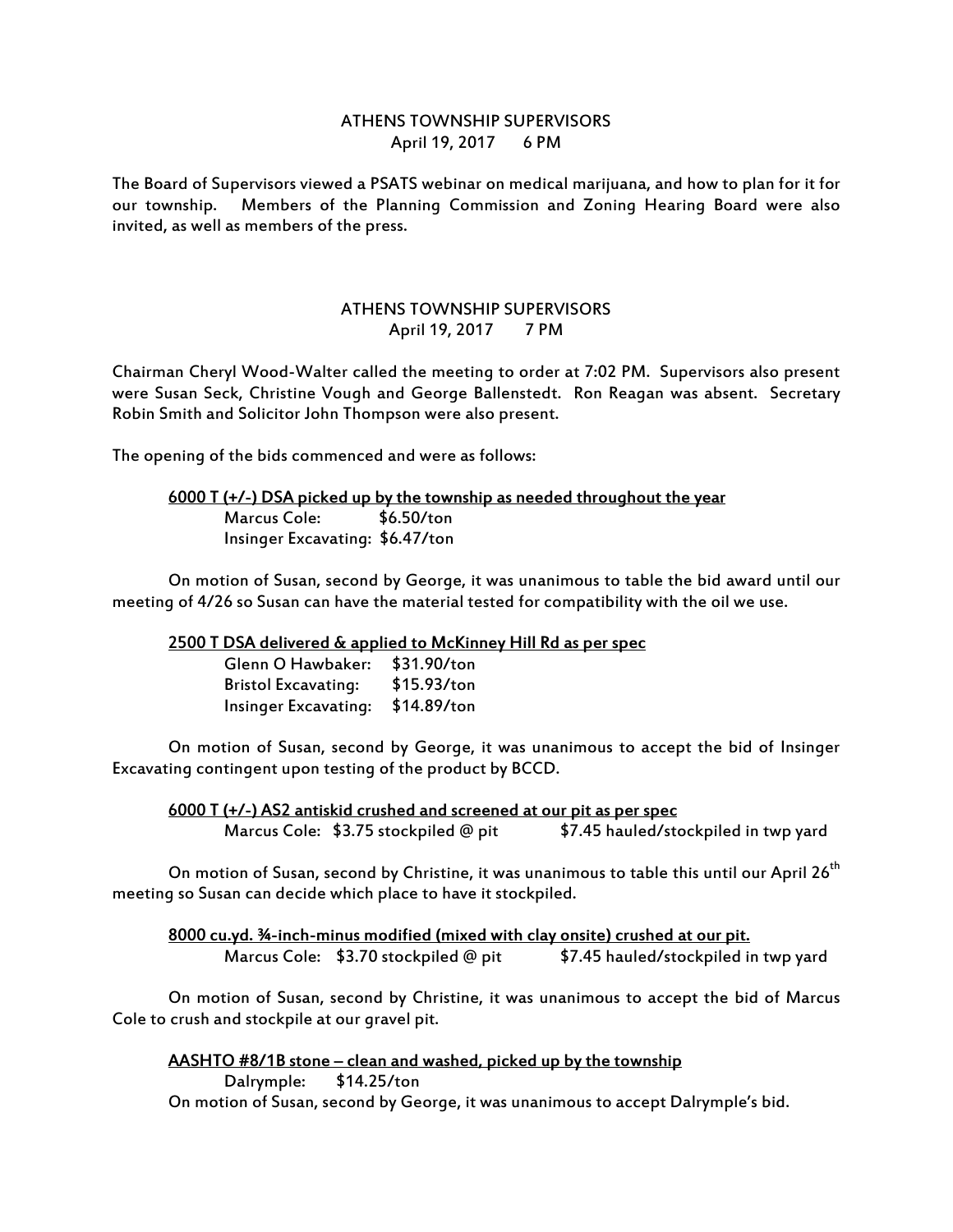Page Two Athens Township Supervisors April 19, 2017

Chairman Cheryl Wood-Walter recessed the special meeting at 7:35 PM to hold a public hearing for the application of Smokin' Joe's Tobacco Shop, Inc. requesting approval for the Intermunicipal transfer of a liquor license from the Weigh Station Café in the Borough of Towanda into Athens Township. Township Solicitor John Thompson explained the process and then turned the hearing over to the applicant's attorney, Morris Raub. Attorney Raub explained that the purpose of the supervisor's hearing was to hear public comments. The liquor law states that the receiving municipality must approve the transfer unless it can be shown as being detrimental. Once the municipality accepts, the license can't be transferred out for 5 years. If the board grants the transfer, it must be by resolution or ordinance, which must go with the application.

Attorney Raub then called upon the Director of Operations for Smokin' Joe's Tobacco Shop, Inc., David Supko, as his first witness. Mr. Supko has worked for the company for 17 years. He stated it is a family-owned business that has grown to 30 retail stores and 272 employees. They do have opportunity for advancement, and many employees have been there 10-20 years. He stated it is a solid company that is operated with integrity. He respectfully requests the transfer be granted.

Attorney Raub asked Mr. Supko if this facility would be in the Sayre plaza next to Arby's, and he said it would. He then asked if they would be selling tobacco and he said no – just beer and accessories. The property address is 2309 Elmira Street in Athens Township.

John Thompson asked if this was a restaurant license and Attorney Raub said it was. He added that they would be selling "finger foods" – it won't be the sort of place you would go for dinner. They will serve pizza – they will be serving what they minimally need to serve to comply with the PLCB requirements.

Cheryl asked if they would have takeout and they will. People will also legally be able to sit down and eat and drink there.

Ralph asked if the purchase of food is required and Attorney Raub said the availability of food is required. He added that they will still need to get over many hurdles with the PLCB. He also added that the State liquor store is in the same plaza.

Christine asked how many employees they will have. Mr. Supko said 3 to 4, maybe not all on the same shift. Cheryl asked if the PLCB regulates hours and they said yes. Christine asked what hours they're looking at, and they said approximately 8 AM to 9 PM.

John Thompson asked if they're operating with a liquor license at any of their other locations. Attorney Raub said they have several applications pending (Wilkes-Barre, Choconut, Honesdale).

Christine asked if these will be full-time positions. Mr. Supko said they are required to have one full-time manager trained and on-site. The remaining employees are to be determined.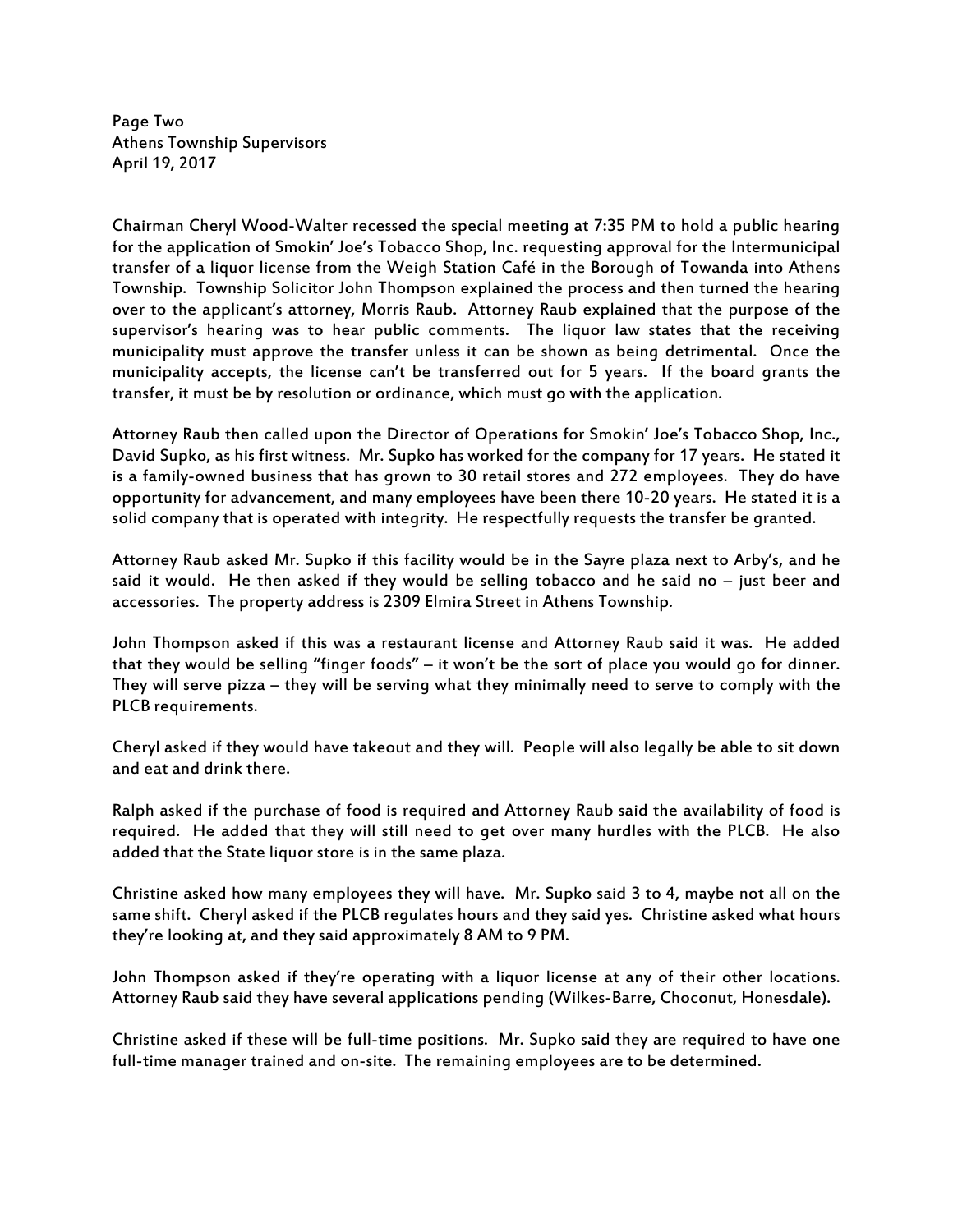Page Three Athens Township Supervisors April 19, 2017

John asked if there were any more questions from the board and there were not. He then opened the floor to questions from those in attendance.

Clif Cheeks asked if you can have beer when you eat there, and if you have to buy a six-pack or just an individual beer. Mr. Supko said they would sell individual beers as well.

There being no further questions, the public hearing was adjourned at 7:54 PM and the Board went into executive session at that time. The regular meeting reconvened at 8:05 PM.

On motion of George, second by Cheryl, it was unanimous to approve RESOLUTION 2017-04, approving the transfer of the license. John Thompson will prepare the resolution to be signed at our meeting of April  $26<sup>th</sup>$ , then providing it to the applicant. The applicant waives any time constraint for the resolution.

Voice of the Residents: None

On motion of Christine, second by George, it was unanimous to approve a draw on the loan in the amount of \$150,000 to repay accounts from which invoices for the Round Top Park Expansion project were paid.

On motion of George, second by Susan, it was unanimous to approve the installation of cameras that were disconnected from the office side last year (meeting room and parking lot/shop yard) and to install an additional monitor for the zoning office.

On motion of Cheryl, second by Susan, it was unanimous to approve the Athens Area School District's request to close Pennsylvania Avenue between the schools on June 2<sup>nd</sup> for graduation (5-9 PM) and September 27, 2017 for Cavalcade of Bands (5:30 – 9:30 PM).

There will be no date change for the May  $31<sup>st</sup>$  meeting.

On motion of George, second by Cheryl, it was unanimous to close recycling on the following days: New Year's Day, Easter, 4<sup>th</sup> of July, Thanksgiving and Christmas.

On motion of Cheryl, second by Susan, it was unanimous to grant the 90-day extension request for the Toyota land development.

On motion of Cheryl, second by Christine, it was unanimous to ask the fire company to remove the flags from the Route 199 bridge permanently.

Susan presented an estimate from Greg Dibble in the amount of \$76,395 for the paving of Cole Street, and wants to have Robin bid out the Cole Street project with the driveway tie-ins. She reminded the Board that she was supposed to get \$50,000 toward paving Cole Street. Robin said this is just a materials list and Susan said it was the spec. Robin said the drainage at the bottom of